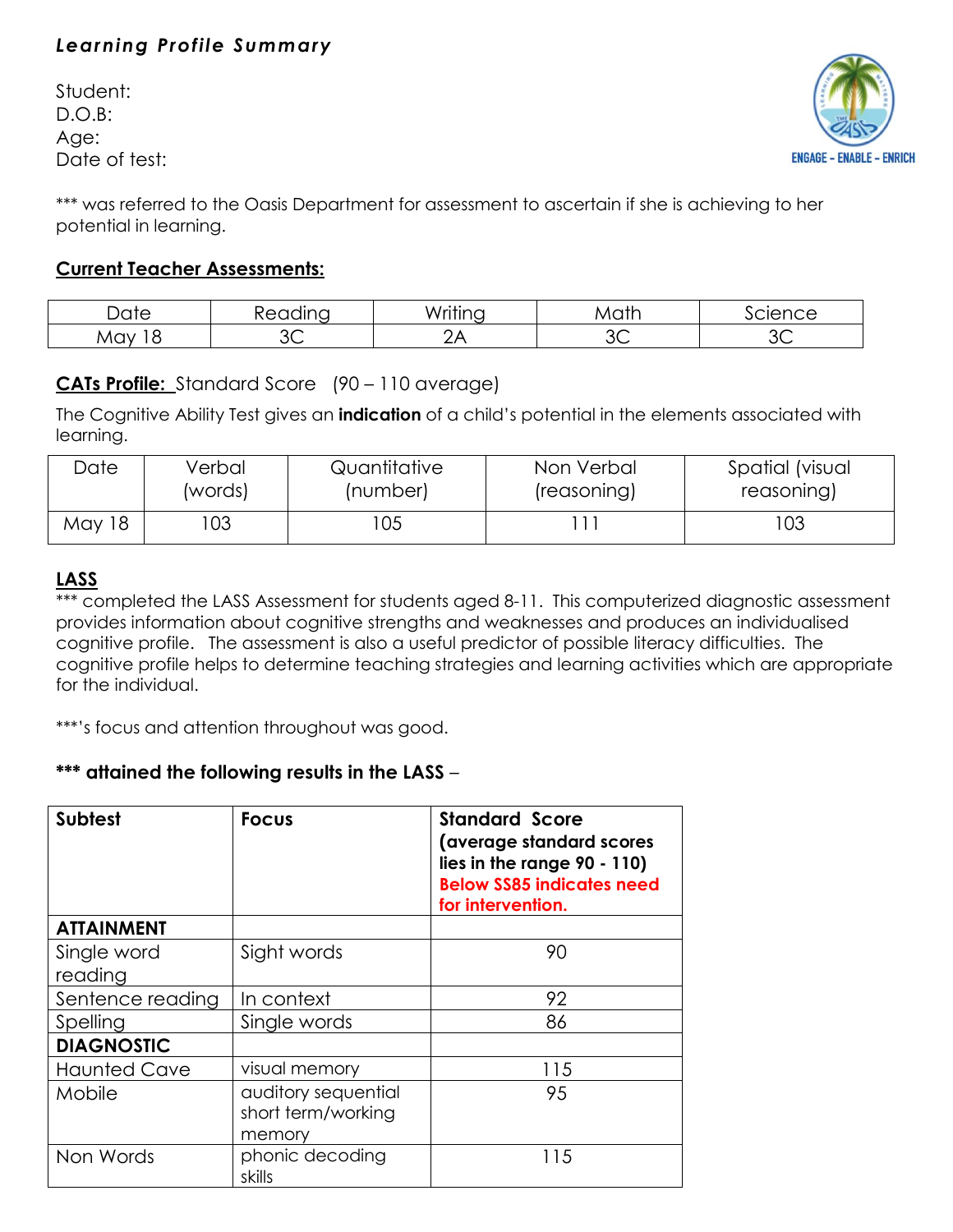| Segments                                 | phonological<br>processing | 93 |
|------------------------------------------|----------------------------|----|
| <b>SUMMARY OF</b><br><b>ABILITY TEST</b> |                            |    |
| Non-verbal                               |                            | 95 |
| reasoning                                |                            |    |

#### **Summary of table:**

- \*\*\* shows a visual over auditory sequencing strength.
- \*\*\*'s profile is 'uneven' although the large majority of scores are within or above average range.
- \*\*\* appears to have a specific challenge with spelling (SS86).
- Most scores appear to correlate with her current reading and writing levels. Her current Teacher Assessment reading level is slightly higher in comparison to her scores on this particular screener.

### **York Assessment of Reading Comprehension.**

A paper based assessment developed to assess the accuracy, rate and comprehension of oral reading skills. The process of reading draws on many sub-skills, YARC assesses three of these components:

- Decoding (reading accuracy)
- Fluency (reading rate)
- Text comprehension (literal and inferential meaning).

During the reading comp sub-test the student is able to go back to passage to find answers rather than retrieving from memory.

|               | <b>Standard Score</b><br>$(90 - 110)$<br>average)        |
|---------------|----------------------------------------------------------|
|               | <b>Below SS85</b><br>indicates need for<br>intervention. |
| May 14        |                                                          |
| Accuracy      | 101                                                      |
| Rate          | 115                                                      |
| Comprehension | 1 ( ) Y                                                  |

#### **Summary:**

- The York Assessment of reading for Comprehension indicates that \*\*\*'s reading accuracy is average; with her reading rate being of an above average pace.
- Her comprehension is scoring at a slightly higher level than her verbal cognitive potential indicators.
- When reading a more detailed text, rather than single sentences (a sub-test in the LASS), her comprehension score increases from low average to high average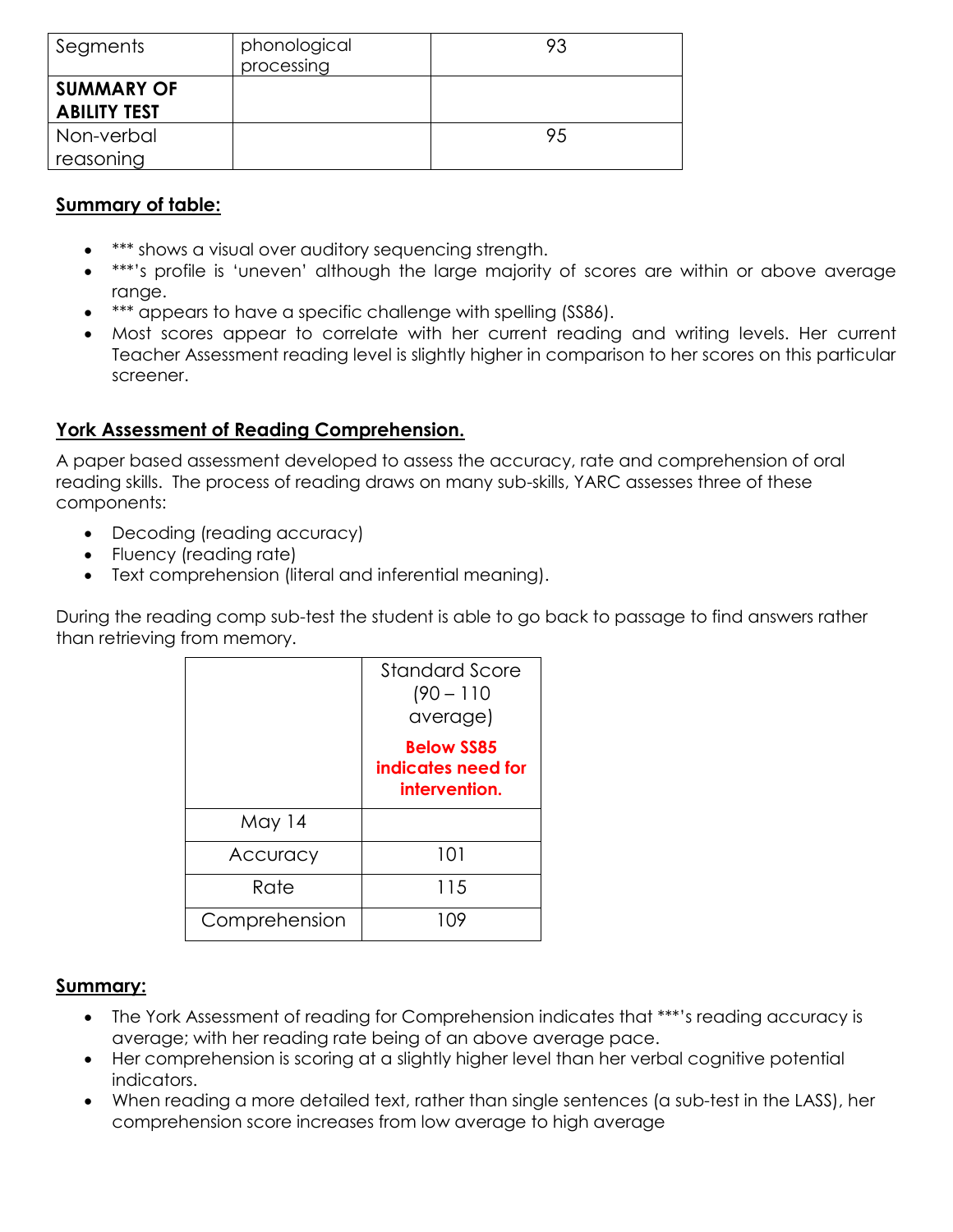## **Single Word Spelling Test:** (90 – 110 average)

| Date    | <b>Standard Score</b> |
|---------|-----------------------|
| Sept 16 | 102                   |
| Sept 17 | 99                    |
| Sept 18 | 100                   |

### **Summary:**

\*\*\*'s single word spelling progress has remained consistently within average ranges.

## **TAPs:** Standard Score (90 – 110 average)

| Date       | Phonologic | Memory    | Cohesion | Overall |
|------------|------------|-----------|----------|---------|
| May<br>l 4 | oс         | or<br>' U | ו כ<br>ാ |         |

#### **Summary:**

- \*\*\* found blending (SS85) of phonemes particularly challenging.
- Below average word memory (SS85) also indicates a challenge in retaining words in isolation.
- \*\*\* had difficulty in retrieval of literal information from sentences. When asked to infer and give greater depth to her answers she was able to answer with greater accuracy.

#### **Independent writing sample:**

- Writing is generally structured and organised.
- Evidence of some attempts at adventurous vocabulary (sighed, fantastic, creaky, similes).
- Speech marks used not consistently correct.
- 10% spelling errors.
- Majority of errors High Frequency words, \_ed endings and missing syllables (surprised spracsed/ family – famly)
- Capital letters for names are missing consistently.
- Over reliant on conversational speech at times.

### **Overall Summary**

Internal assessment results indicate that \*\*\* has all the fundamental literacy skills in place and that her current levels are concurrent with her cognitive potential profile.

Her high average reasoning skills are enabling her to continue to develop her reading comprehension by thinking answers through in greater depth.

\*\*\* does not appear to be 'hearing or processing' a number of sounds when she is writing which could be impacting on her spelling in free writing as well as her literal retrieval during auditory input.

#### **School Action:**

- **Oasis -** to provide \*\*\* with access to IDL for school/home use.
- \*\*\* to be considered for HF spelling/phonic boost in T1 Y5 (segmenting/blending)
- Spelling resources to be made available for use of the summer break.